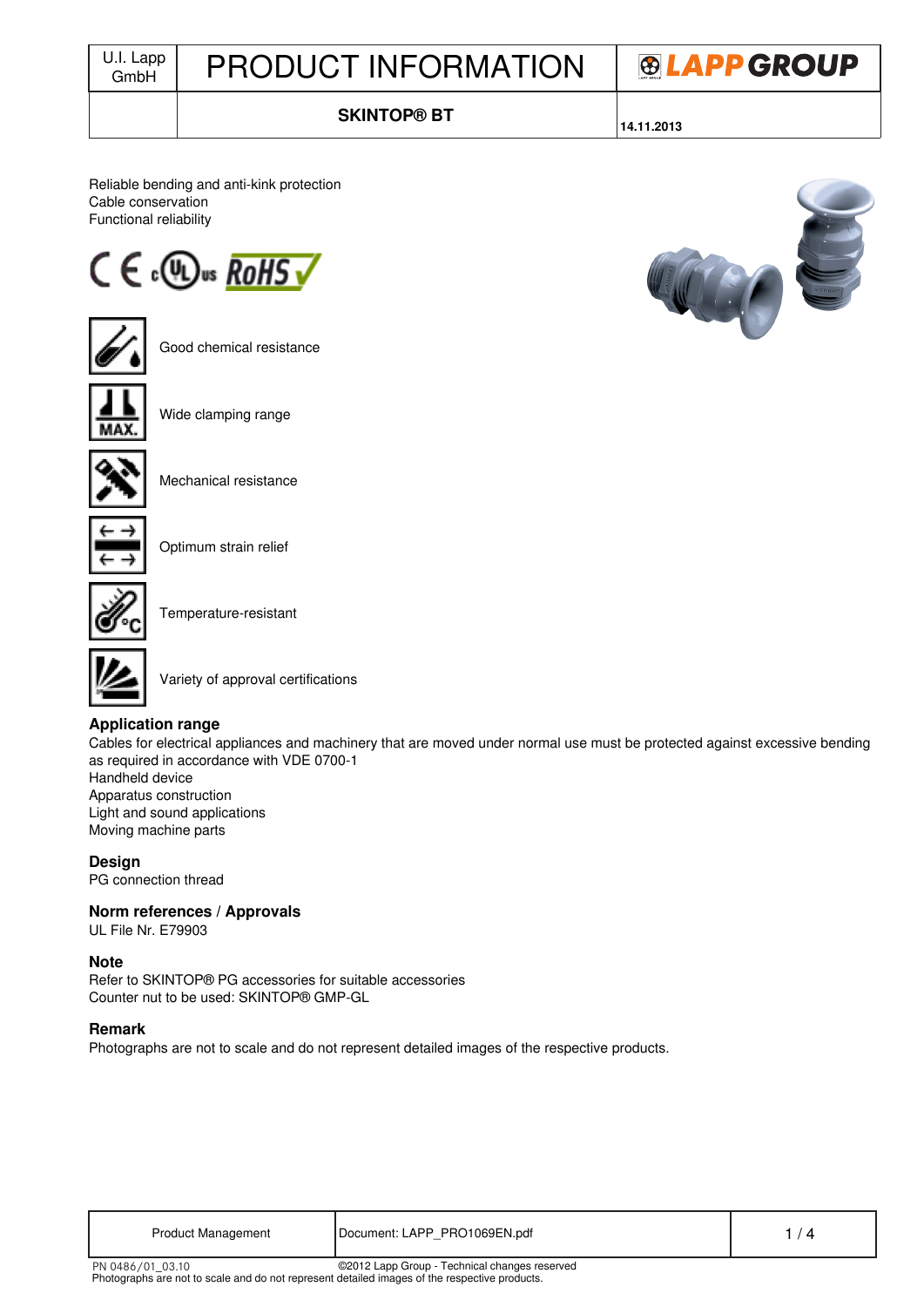# PRODUCT INFORMATION



#### **SKINTOP® BT**

**14.11.2013**

#### **Technical Data**

Material: Body: Polyamide

Protection rating: IP 68 - 5 bar Temperature range:  $-20^{\circ}$ C to +80°C

Caution: Caution: Refer to Appendix T21 for the installation dimensions and torques Colour delivered: Silver grey (RAL 7001) Seal: CR

| <b>Product Management</b> | Document: LAPP PRO1069EN.pdf                  |  |
|---------------------------|-----------------------------------------------|--|
| PN 0486/01 03.10          | ©2012 Lapp Group - Technical changes reserved |  |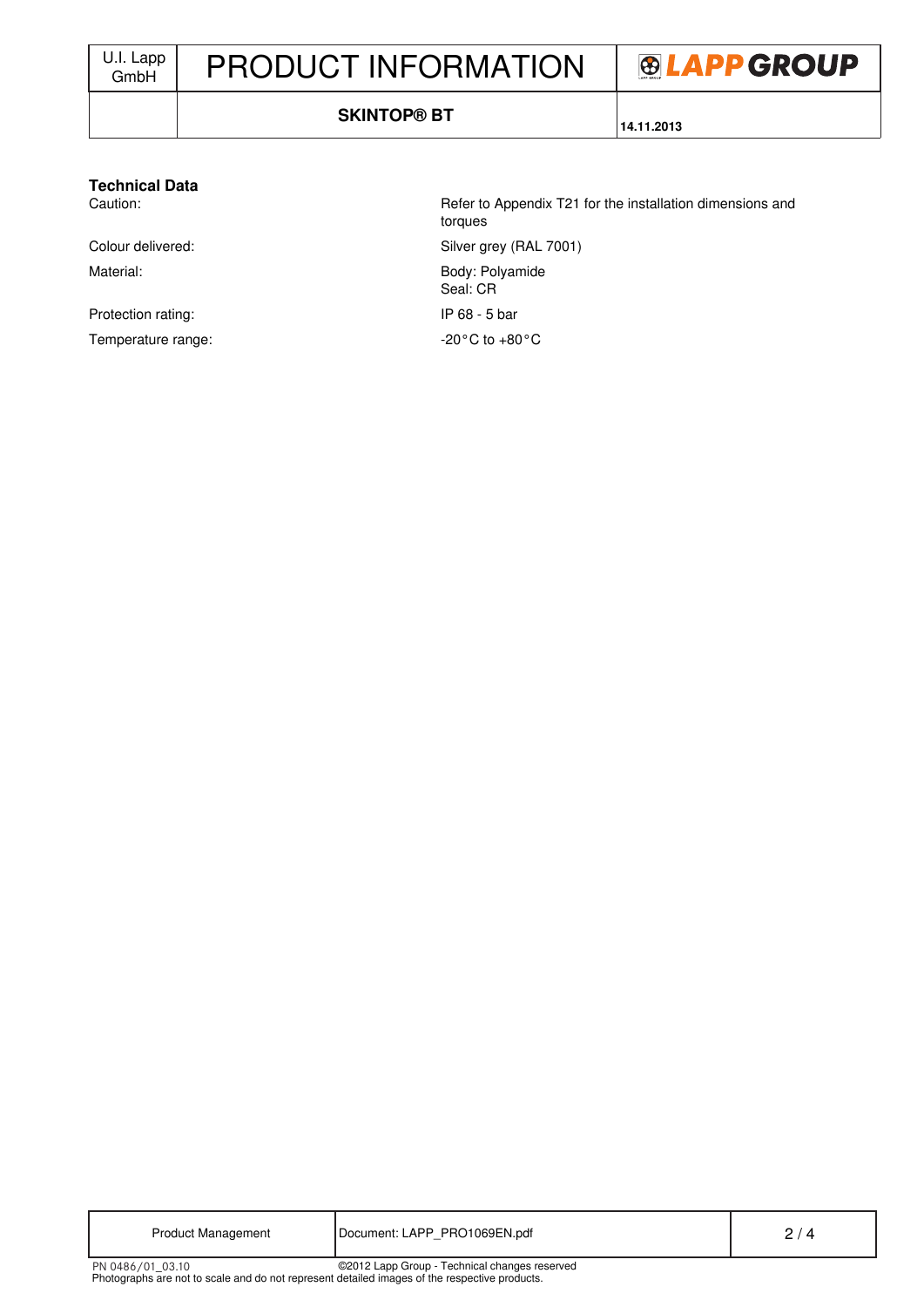| PN 0486/01_03.10                              |                              | Part number             | Article designation / size Clamping range ØF | $\vert$ (mm) | SW (mm) | Overall length/ C (mm) | Thread length/ D (mm) | Pieces / PU |
|-----------------------------------------------|------------------------------|-------------------------|----------------------------------------------|--------------|---------|------------------------|-----------------------|-------------|
|                                               |                              |                         |                                              |              |         |                        |                       |             |
|                                               |                              | SKINTOP® BT silver grey |                                              |              |         |                        |                       |             |
|                                               |                              | 53015410                | 9                                            | $3,5 - 8$    | 19      | 42,9                   | $8.0\,$               | 100         |
|                                               | Product Management           | 53015420                | 11                                           | $4 - 10$     | 22      | 47,7                   | 8.0                   | 100         |
|                                               |                              | 53015430                | 13,5                                         | $5 - 12$     | 24      | 52.0                   | 9.0                   | 50          |
|                                               |                              | 53015440                | 16                                           | $9 - 14$     | 27      | 55,9                   | 10.0                  | 50          |
|                                               |                              | 53015450                | 21                                           | $13 - 18$    | 33      | 64,4                   | 11.0                  | 50          |
| @2012 Lapp Group - Technical changes reserved | Document: LAPP_PRO1069EN.pdf |                         |                                              |              |         |                        |                       |             |
|                                               | 3/4                          |                         |                                              |              |         |                        |                       |             |

PRODUCT INFORMATION PRODUCT INFORMATION **SKINTOP® BT SKINTOP® BT**

U.I. Lapp GmbH

14.11.2013 **14.11.2013**

**BLAPPGROUP**